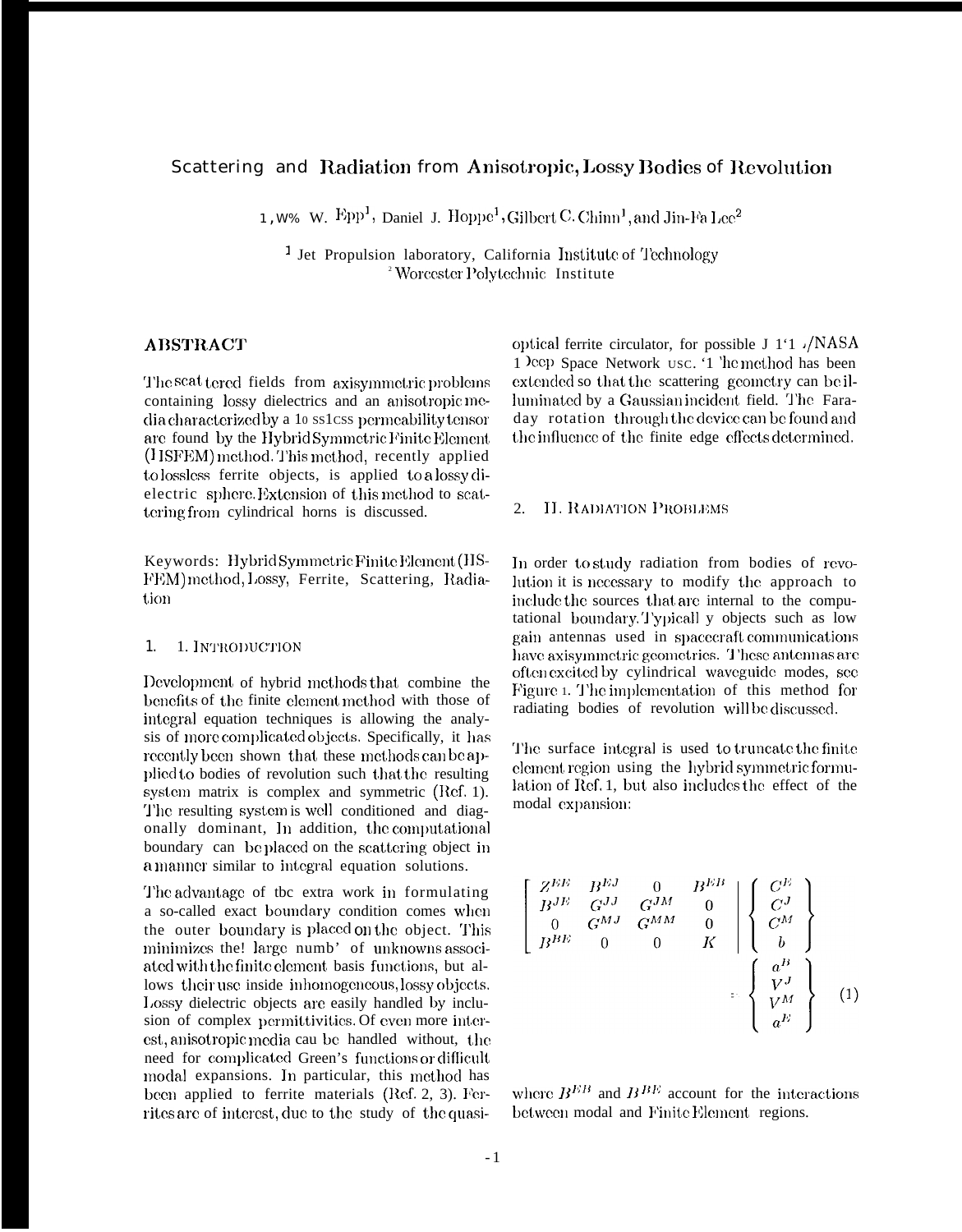

 $-10$ symmetric Bistatic RCS/ 2(dB) -11  $-12$  $.13$  $-14$ series (2 - j2)  $-15$  $-16$  $\overline{O}$ 20 40 60 80100120140160180 Theta (degrees)

Figure 2: Plot of the bistatic  $\phi \phi$  RCS of a 10SSY dielectric Sphere,  $\epsilon_r$  = 2.0-  $i2.0$ ,  $f = 30.0$  GHz.



Figure 1: Cylindrical horn showing modal and FEM regions

 $3.$ 111. NUMERICAL RESULTS

Consider the example of plane wave scattering from a dielectric sphere where  $\epsilon_r = 2.0$  - j2.0, and the radius of the sphere is  $R = 1.59$  mm. The finite element mesh consisted of 452 triangular elements giving a matrix order of 1,006 for the  $71 = \pm 1$  modes. An outer boundary consisting of 19 triangular subdomain basis functions was placed on the sphere. Figures 1 and 2 show the computed results for the bistatic RCS for the lossy sphere.

Figure 3: Plot of the bistatic  $\theta\theta$  RCS of a lossy dielectric sphere,  $\epsilon_r = 2.0 - j2.0$ ,  $f = 30.0$  GHz.

The sphere is excited by an incident plane wave from  $\theta = 180.0^{\circ}$  and  $\phi = 0.0^{\circ}$  requiring solution of only the  $n = \pm 1$  harmonics.

### IV, CONCLUSIONS 4.

The Hybrid Symmetric Finite Element was applied to lossy dielectric materials. The extension of this method to predict the radiation from cylindrical horns was discussed.